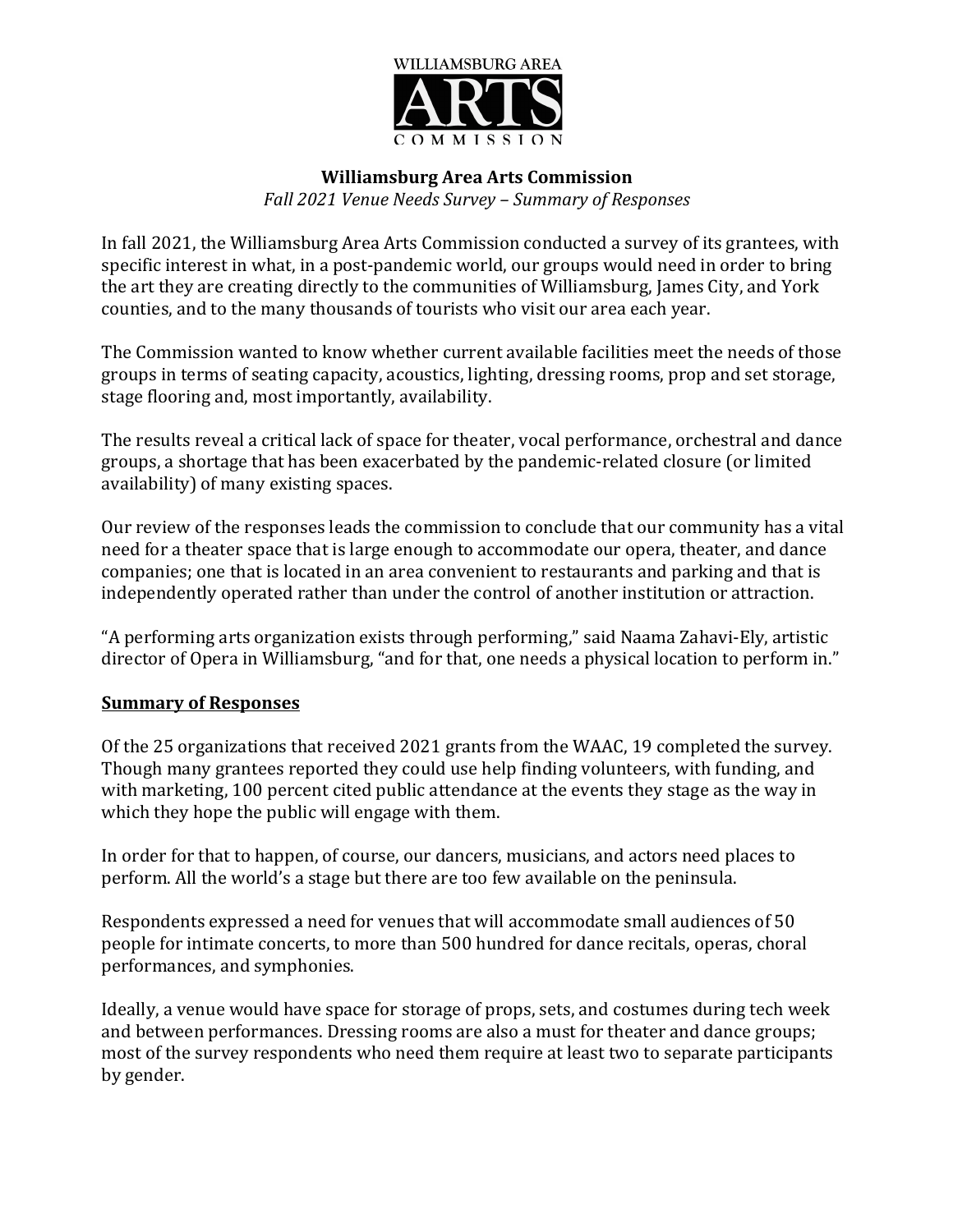For dance groups, a huge issue is flooring. A wood floor is workable; a concrete or carpeted floor is not. A Marley floor is preferred; a sprung floor, ideal. Floor material that is conducive to carrying sound is also an important consideration to theater groups and to performance groups, especially those that work without microphones.

Most of the WAAC grantees currently work within the confines of whatever lighting is available at the venue where they are performing but some have invested in portable lighting that can be adjusted on site. In an ideal world, there would be theater infrastructure that would accommodate the varying needs of clients. Those include spotlights, strobe lighting, downlighting, whitewash, backlighting, and rear-wall projection. Musicians need lighting that can be adjusted so they see their music but not be blinded when they lift their heads.

All of those specifics notwithstanding, grantees have learned to make do with what's available, using conventional but not perfect spaces to bring their art to audiences: school buildings, libraries, community centers, churches, sidewalks, streets closed to traffic, and various green spaces. For Williamsburg Live, the Virginia Arts Festival builds a (temporary) concert venue on the lawn of Colonial Williamsburg's Art Museum with 1,800 seats under a tent and room on the grass for 3,200 more attendees. An Occasion for the Arts turns the area around Merchants Square into an open-air parade of entertainment every October with multiple stages on Prince George, Duke of Gloucester, and Boundary streets.

Pandemic closures and restrictions have pushed arts groups to even greater ingenuity. Many organizations moved performances outdoors as soon as the weather permitted. The Williamsburg Players held a cabaret in their parking lot. Stagelights, a theater education program for children and teens, held their summer camp at Freedom Park. Opera in Williamsburg quickly pivoted from a planned performance of *Pagliacci* on the grass outside the Williamsburg Community Building to the adjacent parking garage when rain threatened cancellation. Virginia Opera performed a mainstage production of *Das Rheingold* at Topgolf, a driving range, in Virginia Beach.

Regrettably, post-pandemic, WAAC grantees will again face the same challenge as before: the very limited number of public stages. "The availability of performance space is a huge issue," said Adelle Carpenter of the Virginia Regional Ballet. "We are all fighting for the same space." Naama Zahavi-Ely, the opera's artistic director, agreed. "Performing venue/space is by far the biggest limiting factor for Opera in Williamsburg at this time."

### **Area Stages**

The historic Kimball Theatre in Merchants Square is a beloved institution. However, as it was designed as a movie theatre, the stage is small, the backstage area inadequate, and the seating capacity limited to an audience of less than 400. "We love performing at the Kimball and their pricing is fair, but the seating is not always adequate for our audience sizes and there is not enough backstage space for our larger performances," said Melissa Cantrell of the Institute for Dance.

The auditorium at the Williamsburg Regional Library has also been a popular option for performance groups but it, too, has limitations. "The biggest challenges we face with the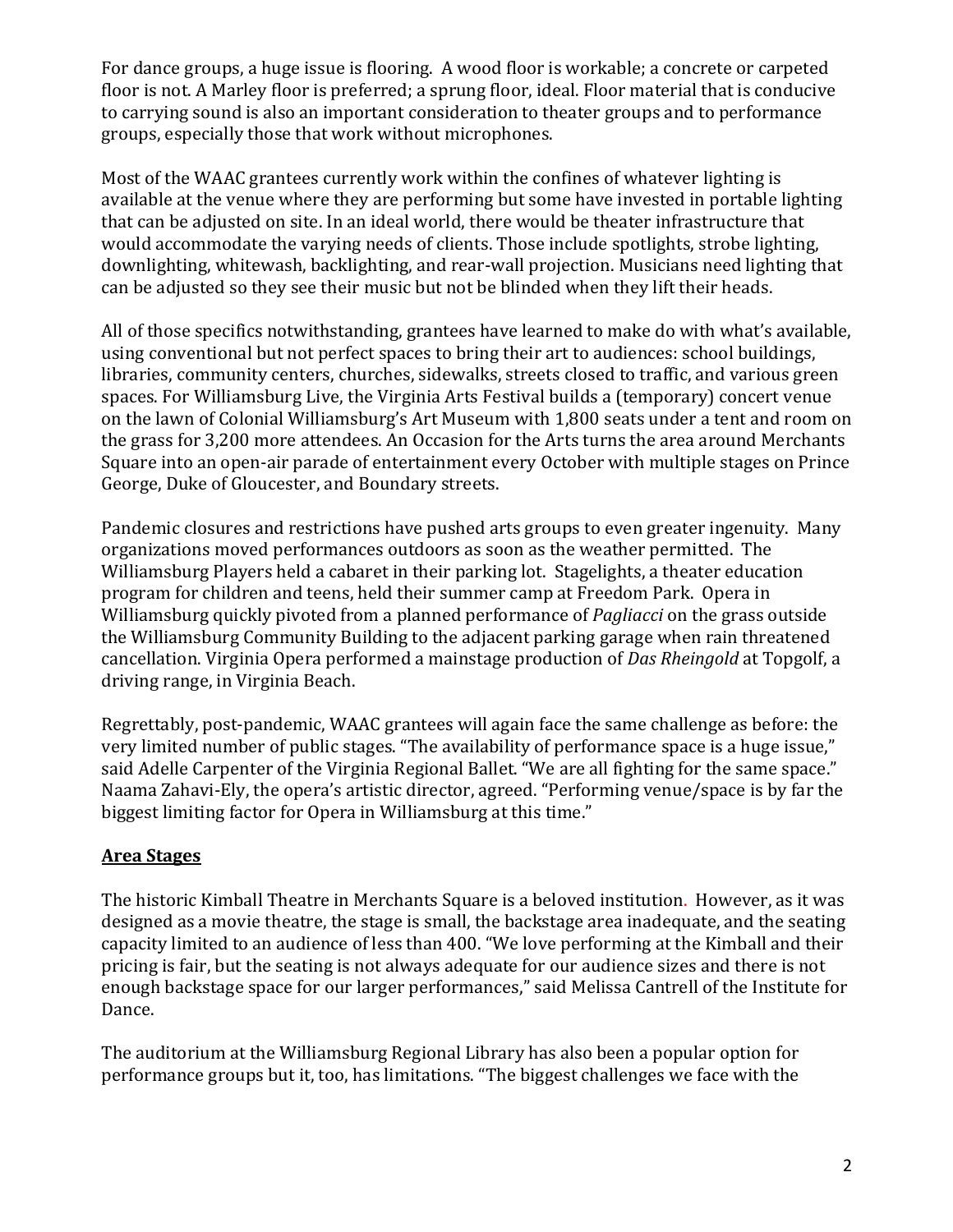library theater is that the stage is small and so sets can be tricky to move on and off and there are only two very small dressing rooms," said M.J. Devaney of Stagelights. The library auditorium also seats only a maximum of 268 people. Limited seating capacity is a problem for groups that depend upon ticket sales to keep their operations afloat. "The (venues) do not hold enough audience members per show, forcing an increase in ticket prices," said Virginia Regional Ballet's Carpenter.

Groups like the Choral Guild, which has approximately 100 members, need a stage large enough to accommodate the entire ensemble on risers. "At certain performances, we add a local high school or college choir so they too must be accommodated," said Thomas Connor of the Guild. Larger performing groups also create a need for additional parking.

Privately owned venues, like the auditorium at The Crosswalk in Norge, offer increased seating capacity but have become very expensive to rent in the last year, with planned price hikes this year that will put the facility financially out of range for some of our grantees.

## **Scheduling Issues**

Another factor to consider is that none of the most popular places to perform in the Williamsburg area is independently operated. The Kimball Theatre's availability is limited to those times when the College of William & Mary is not in session (as will be the same with Phi Beta Kappa Hall when construction is completed.) "We would have loved to perform at other times of the year and to put on more full opera productions, but right now this is impossible for lack of an available performing venue," said Zahavi-Ely.

Some groups use area high schools although their availability has been severely limited by COVID restrictions over the past two years. School auditoriums are also rarely available for rehearsals, and says Zahavi-Ely, and offer a very different audience experience than theater, symphony, and opera-goers are accustomed to. "The artists can create beautiful operas in 'unusual spaces' like lobbies, train stations, malls, museum display rooms, churches, generalpurpose community spaces and the like," she said. "But such spaces offer very limited and uncomfortable seating without good sightlines. It is the *audience* which needs a stage, decent acoustics, comfortable seats with clear sight lines, bathrooms, lobbies, and good access -- in other words, a theater."

# **COVID Complications**

Looking ahead to 2022 and beyond, grantees continue to struggle with how to plan for whatever may occur with the pandemic and its variants. "As we face this coming year, COVID is of primary concern, both for rehearsing and for performances," said Connor of the Choral Guild. "Our past venues are still deciding how best to handle future performances. The Guild is still determining the best way to begin the rehearsals for our upcoming season."

"Not all venues are open right now and it's hard to plan for the future," said Susan Releford, of the Williamsburg Women's Chorus. "With the upswing in COVID cases, finding a space is proving difficult."